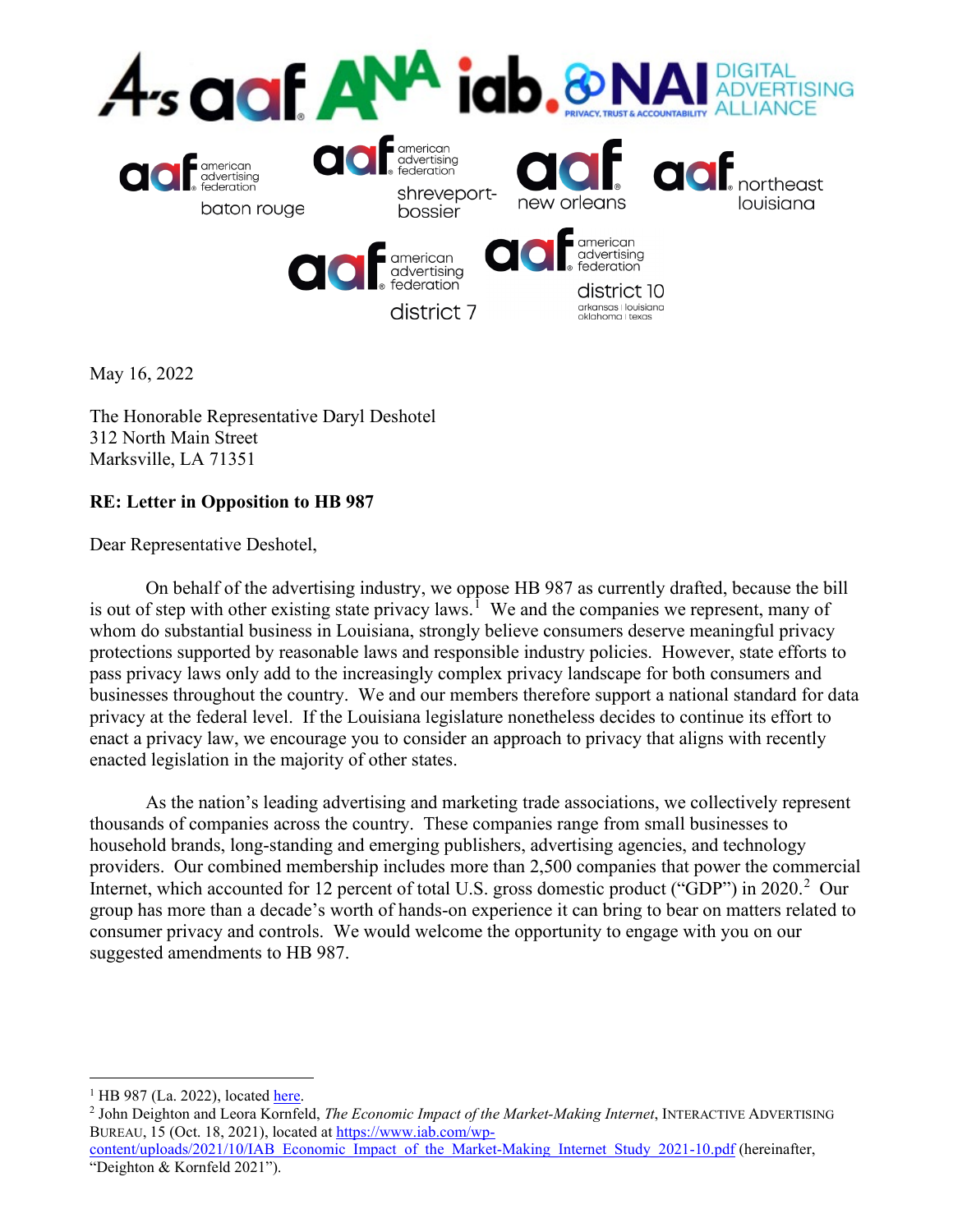#### **I. Louisiana Should Take Steps to Harmonize Its Approach to Privacy with Other State Laws**

In the absence of a national standard for data privacy at the federal level, it is critical for legislators to seriously consider the costs to both consumers and businesses that will accrue from a patchwork of differing privacy standards across the states. Harmonization with existing privacy laws is essential for creating an environment where consumers in Louisiana and other states have a consistent set of expectations, while minimizing compliance costs for businesses. Compliance costs associated with divergent privacy laws are significant. To make the point: a regulatory impact assessment of the California Consumer Privacy Act of 2018 ("CCPA") concluded that the initial compliance costs to California firms for the CCPA alone would be \$55 billion.<sup>[3](#page-1-0)</sup> Additionally, a recent study on a proposed privacy bill in a different state found that the proposal would have generated a direct initial compliance cost of \$6.2 billion to \$21 billion, and an ongoing annual compliance costs of \$[4](#page-1-1).6 billion to \$12.7 billion for the state.<sup>4</sup> Other studies confirm the staggering costs associated with varying state privacy standards. One report found that state privacy laws could impose out-of-state costs of between \$98 billion and \$112 billion annually, with costs exceeding \$1 trillion dollars over a 10-year period and small businesses shouldering a significant portion of the compliance cost burden.<sup>[5](#page-1-2)</sup> Louisiana should not add to this compliance burden for businesses, and should instead opt for an approach to data privacy that is in harmony with already existing state privacy laws.

#### **II. HB 987 Is Out of Step With Existing Privacy Laws Because It Fails to Address the Concept of Pseudonymous Data**

One way HB 987 diverges from existing state privacy laws is that it fails to address the concept of pseudonymous data. The vast majority of state privacy laws recognize the privacy benefits of "pseudonymous data," which is typically defined to include personal data that cannot be attributed to a specific natural person without the use of additional information. These other laws exempt this data from consumer rights to access, delete, correct, and port personal data, provided that this data is kept separately from information necessary to identify a consumer and is subject to effective technical and organizational controls to prevent the controller from accessing such information. Without an explicit exemption for pseudonymous data from consumer rights, controllers could be forced to reidentify data or to maintain it in identifiable form in order to ensure they can, for example, return such information to a consumer in response to an access request. Requiring companies to link pseudonymous data with identifiable information is less privacy protective for consumers than permitting and encouraging companies to keep such data sets separate. The Louisiana legislature should amend HB 987 so it mirrors other privacy laws that exempt pseudonymous data from consumer rights of access, correction, deletion, and portability.

<span id="page-1-0"></span><sup>3</sup> *See* State of California Department of Justice Office of the Attorney General, *Standardized Regulatory Impact Assessment: California Consumer Privacy Act of 2018 Regulations* at 11 (Aug. 2019), located at [https://www.dof.ca.gov/Forecasting/Economics/Major\\_Regulations/Major\\_Regulations\\_Table/documents/CCPA\\_Regulati](https://www.dof.ca.gov/Forecasting/Economics/Major_Regulations/Major_Regulations_Table/documents/CCPA_Regulations-SRIA-DOF.pdf) [ons-SRIA-DOF.pdf.](https://www.dof.ca.gov/Forecasting/Economics/Major_Regulations/Major_Regulations_Table/documents/CCPA_Regulations-SRIA-DOF.pdf)

<span id="page-1-1"></span><sup>4</sup> *See* Florida Tax Watch, *Who Knows What? An Independent Analysis of the Potential Effects of Consumer Data Privacy Legislation in Florida* at 2 (Oct. 2021), located at

[https://floridataxwatch.org/DesktopModules/EasyDNNNews/DocumentDownload.ashx?portalid=210&moduleid=34407&a](https://floridataxwatch.org/DesktopModules/EasyDNNNews/DocumentDownload.ashx?portalid=210&moduleid=34407&articleid=19090&documentid=986) [rticleid=19090&documentid=986.](https://floridataxwatch.org/DesktopModules/EasyDNNNews/DocumentDownload.ashx?portalid=210&moduleid=34407&articleid=19090&documentid=986)

<span id="page-1-2"></span><sup>5</sup> Daniel Castro, Luke Dascoli, and Gillian Diebold, *The Looming Cost of a Patchwork of State Privacy Laws* (Jan. 24, 2022), located at<https://itif.org/publications/2022/01/24/looming-cost-patchwork-state-privacy-laws> (finding that small businesses would bear approximately \$20-23 billion of the out-of-state cost burden associated with state privacy law compliance annually).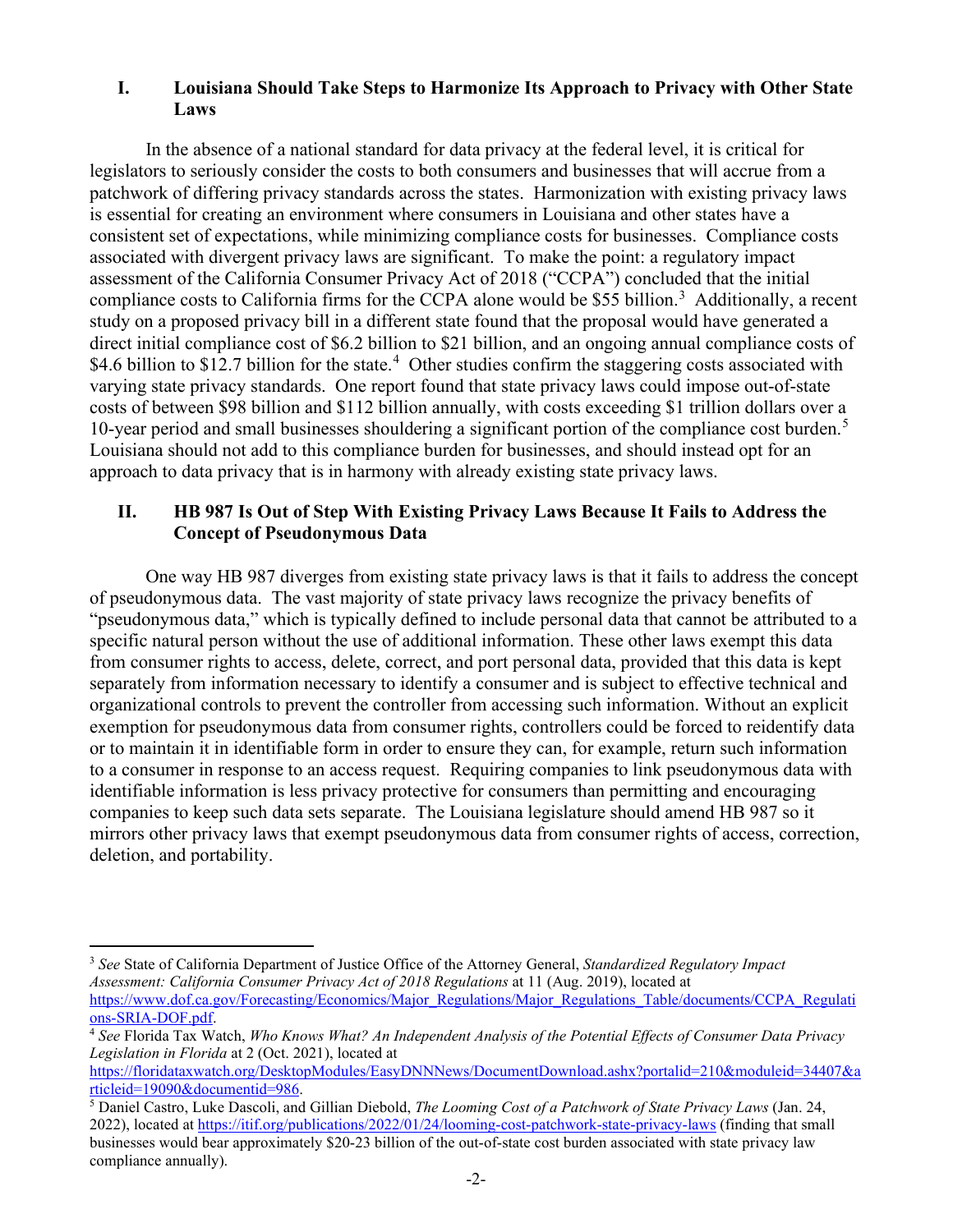#### **III. The Data-Driven and Ad-Supported Online Ecosystem Benefits Louisiana Residents and Fuels Economic Growth**

Over the past several decades, data-driven advertising has created a platform for innovation and tremendous growth opportunities. A new study found that the Internet economy's contribution to the United States' GDP grew 22 percent per year since 2016, in a national economy that grows between two to three percent per year.<sup>[6](#page-2-0)</sup> In 2020 alone, it contributed \$2.45 trillion to the U.S.'s \$21.18 trillion GDP, which marks an eightfold growth from the Internet's contribution to GDP in 2008 of \$300 billion.<sup>[7](#page-2-1)</sup> Additionally, more than 17 million jobs in the U.S. were generated by the commercial Internet in 2020, 7 million more than four years prior.<sup>[8](#page-2-2)</sup> More Internet jobs, 38 percent, were created by small firms and self-employed individuals than by the largest Internet companies, which generated 34 percent.[9](#page-2-3) The same study found that the ad-supported Internet supported 56,417 full-time jobs across Louisiana, almost double the number of Internet-driven jobs from 2016.<sup>[10](#page-2-4)</sup>

### **A. Advertising Fuels Economic Growth**

Data-driven advertising supports a competitive online marketplace and contributes to tremendous economic growth. Overly restrictive legislation that significantly hinders certain advertising practices, such as third-party tracking, could yield tens of billions of dollars in losses for the U.S. economy.<sup>[11](#page-2-5)</sup> One recent study found that "[t]he U.S. open web's independent publishers and companies reliant on open web tech would lose between \$32 and \$39 billion in annual revenue by 2025" if third-party tracking were to end "without mitigation."<sup>[12](#page-2-6)</sup> That same study found that the lost revenue would become absorbed by "walled gardens," or entrenched market players, thereby consolidating power and revenue in a small group of powerful entities.<sup>13</sup> Smaller news and information publishers, multi-genre content publishers, and specialized research and user-generated content would lose more than an estimated  $$15.5$  billion in revenue.<sup>[14](#page-2-8)</sup> Data-driven advertising has thus helped to stratify economic market power, ensuring that smaller online publishers can remain competitive with large global technology companies.

### **B. Advertising Supports Louisiana Residents' Access to Online Services and Content**

In addition to providing economic benefits, data-driven advertising subsidizes the vast and varied free and low-cost content publishers offer consumers through the Internet, including public health announcements, news, and cutting-edge information. Advertising revenue is an important source of funds for digital publishers,<sup>[15](#page-2-9)</sup> and decreased advertising spends directly translate into lost profits for those outlets. Since the coronavirus pandemic began, 62 percent of advertising sellers have

<span id="page-2-0"></span><sup>6</sup> Deighton & Kornfeld 2021 at 5.

<span id="page-2-1"></span><sup>7</sup> *Id*.

<span id="page-2-2"></span><sup>8</sup> *Id*.

<span id="page-2-3"></span><sup>9</sup> *Id*. at 6.

<span id="page-2-4"></span><sup>10</sup> *Compare id.* at 127 (Oct. 18, 2021), located [here](https://www.iab.com/wp-content/uploads/2021/10/IAB_Economic_Impact_of_the_Market-Making_Internet_Study_2021-10.pdf) *with* John Deighton, Leora Kornfeld, and Marlon Gerra, *Economic Value of the Advertising-Supported Internet Ecosystem,* INTERACTIVE ADVERTISING BUREAU, 106 (2017), located [here](https://www.iab.com/wp-content/uploads/2017/03/Economic-Value-Study-2017-FINAL2.pdf) (finding that Internet employment contributed 29,828 full-time jobs to the Louisiana workforce in 2016 and 56,417 jobs in 2020).

<span id="page-2-5"></span><sup>&</sup>lt;sup>11</sup> See John Deighton, *The Socioeconomic Impact of Internet Tracking* 4 (Feb. 2020), located a[t https://www.iab.com/wp](https://www.iab.com/wp-content/uploads/2020/02/The-Socio-Economic-Impact-of-Internet-Tracking.pdf)[content/uploads/2020/02/The-Socio-Economic-Impact-of-Internet-Tracking.pdf.](https://www.iab.com/wp-content/uploads/2020/02/The-Socio-Economic-Impact-of-Internet-Tracking.pdf)

<span id="page-2-6"></span> $\frac{12 \overline{Id}}{12 \overline{Id}}$ . at 34.

<span id="page-2-7"></span><sup>13</sup> *Id*. at 15-16.

<span id="page-2-8"></span><sup>14</sup> *Id*. at 28.

<span id="page-2-9"></span><sup>15</sup> *See* Howard Beales, *The Value of Behavioral Targeting* 3 (2010), located at [https://www.networkadvertising.org/pdfs/Beales\\_NAI\\_Study.pdf.](https://www.networkadvertising.org/pdfs/Beales_NAI_Study.pdf)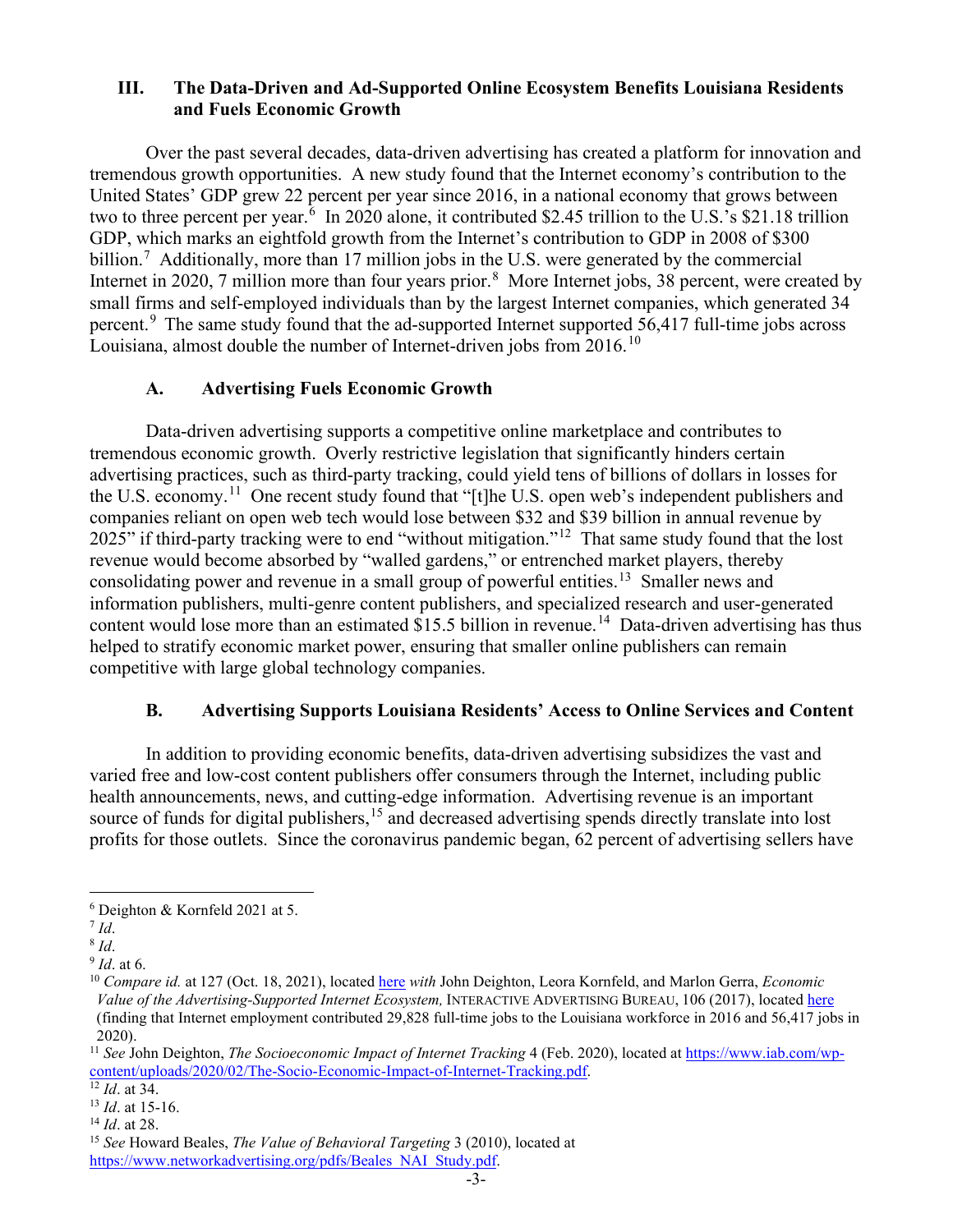seen advertising rates decline.<sup>[16](#page-3-0)</sup> Publishers have been impacted 14 percent more by such reductions than others in the industry.<sup>17</sup> Revenues from online advertising based on the responsible use of data support the cost of content that publishers provide and consumers value and expect.<sup>18</sup> Legislative models that inhibit or restrict digital advertising can cripple news sites, blogs, online encyclopedias, and other vital information repositories. The effects of such legislative models ultimately harm consumers by reducing the availability of free or low-cost educational content that is available online.

## **C. Consumers Prefer Personalized Ads & Ad-Supported Digital Content and Media**

Consumers, across income levels and geography, embrace the ad-supported Internet and use it to create value in all areas of life. Importantly, research demonstrates that consumers are generally not reluctant to participate online due to data-driven advertising and marketing practices. One study found more than half of consumers (53 percent) desire relevant ads, and a significant majority (86 percent) desire tailored discounts for online products and services.<sup>[19](#page-3-3)</sup> Additionally, in a recent Zogby survey conducted by the Digital Advertising Alliance, 90 percent of consumers stated that free content was important to the overall value of the Internet and 85 percent surveyed stated they prefer the existing adsupported model, where most content is free, rather than a non-ad supported Internet where consumers must pay for most content.<sup>20</sup> Indeed, as the Federal Trade Commission noted in its recent comments to the National Telecommunications and Information Administration, if a subscription-based model replaced the ad-based model, many consumers likely would not be able to afford access to, or would be reluctant to utilize, all of the information, products, and services they rely on today and that will become available in the future. $21$ 

During challenging societal and economic times such as those we are currently experiencing, laws that restrict access to information and economic growth can have lasting and damaging effects. The ability of consumers to provide, and companies to responsibly collect and use, consumer data has been an integral part of the dissemination of information and the fabric of our economy for decades. The collection and use of data are vital to our daily lives, as much of the content we consume over the Internet is powered by open flows of information that are supported by advertising. We therefore respectfully ask you to carefully consider any future legislation's potential impact on advertising, the consumers who reap the benefits of such advertising, and the overall economy before advancing it through the legislative process.

\* \* \*

[https://www.thompsoncoburn.com/docs/default-source/Blog-documents/consumer-attitudes-toward-relevant-online](https://www.thompsoncoburn.com/docs/default-source/Blog-documents/consumer-attitudes-toward-relevant-online-behavioral-advertising-crucial-evidence-in-the-data-privacy-debates.pdf?sfvrsn=86d44cea_0)[behavioral-advertising-crucial-evidence-in-the-data-privacy-debates.pdf?sfvrsn=86d44cea\\_0.](https://www.thompsoncoburn.com/docs/default-source/Blog-documents/consumer-attitudes-toward-relevant-online-behavioral-advertising-crucial-evidence-in-the-data-privacy-debates.pdf?sfvrsn=86d44cea_0)

<span id="page-3-0"></span><sup>16</sup> IAB, *Covid's Impact on Ad Pricing* (May 28, 2020), located at [https://www.iab.com/wp](https://www.iab.com/wp-content/uploads/2020/05/IAB_Sell-Side_Ad_Revenue_2_CPMs_5.28.2020.pdf)[content/uploads/2020/05/IAB\\_Sell-Side\\_Ad\\_Revenue\\_2\\_CPMs\\_5.28.2020.pdf](https://www.iab.com/wp-content/uploads/2020/05/IAB_Sell-Side_Ad_Revenue_2_CPMs_5.28.2020.pdf)  $\overline{^{17}Id.}$ 

<span id="page-3-2"></span><span id="page-3-1"></span><sup>18</sup> *See* John Deighton & Peter A. Johnson, *The Value of Data: Consequences for Insight, Innovation & Efficiency in the US Economy* (2015), located at [https://www.ipc.be/~/media/documents/public/markets/the-value-of-data-consequences-for](https://www.ipc.be/%7E/media/documents/public/markets/the-value-of-data-consequences-for-insight-innovation-and-efficiency-in-the-us-economy.pdf)[insight-innovation-and-efficiency-in-the-us-economy.pdf.](https://www.ipc.be/%7E/media/documents/public/markets/the-value-of-data-consequences-for-insight-innovation-and-efficiency-in-the-us-economy.pdf) 19 Mark Sableman, Heather Shoenberger & Esther Thorson, *Consumer Attitudes Toward Relevant Online Behavioral* 

<span id="page-3-3"></span>*Advertising: Crucial Evidence in the Data Privacy Debates* (2013), located at

<span id="page-3-4"></span><sup>&</sup>lt;sup>20</sup> Digital Advertising Alliance, *Zogby Analytics Public Opinion Survey on Value of the Ad-Supported Internet Summary Report* (May 2016), located at

<span id="page-3-5"></span>[https://digitaladvertisingalliance.org/sites/aboutads/files/DAA\\_files/ZogbyAnalyticsConsumerValueStudy2016.pdf.](https://digitaladvertisingalliance.org/sites/aboutads/files/DAA_files/ZogbyAnalyticsConsumerValueStudy2016.pdf) <sup>21</sup> Federal Trade Commission, *In re Developing the Administration's Approach to Consumer Privacy*, 15 (Nov. 13, 2018), located a[t https://www.ftc.gov/system/files/documents/advocacy\\_documents/ftc-staff-comment-ntia-developing](https://www.ftc.gov/system/files/documents/advocacy_documents/ftc-staff-comment-ntia-developing-administrations-approach-consumer-privacy/p195400_ftc_comment_to_ntia_112018.pdf)administrations-approach-consumer-privacy/p195400 ftc\_comment\_to\_ntia\_112018.pdf.